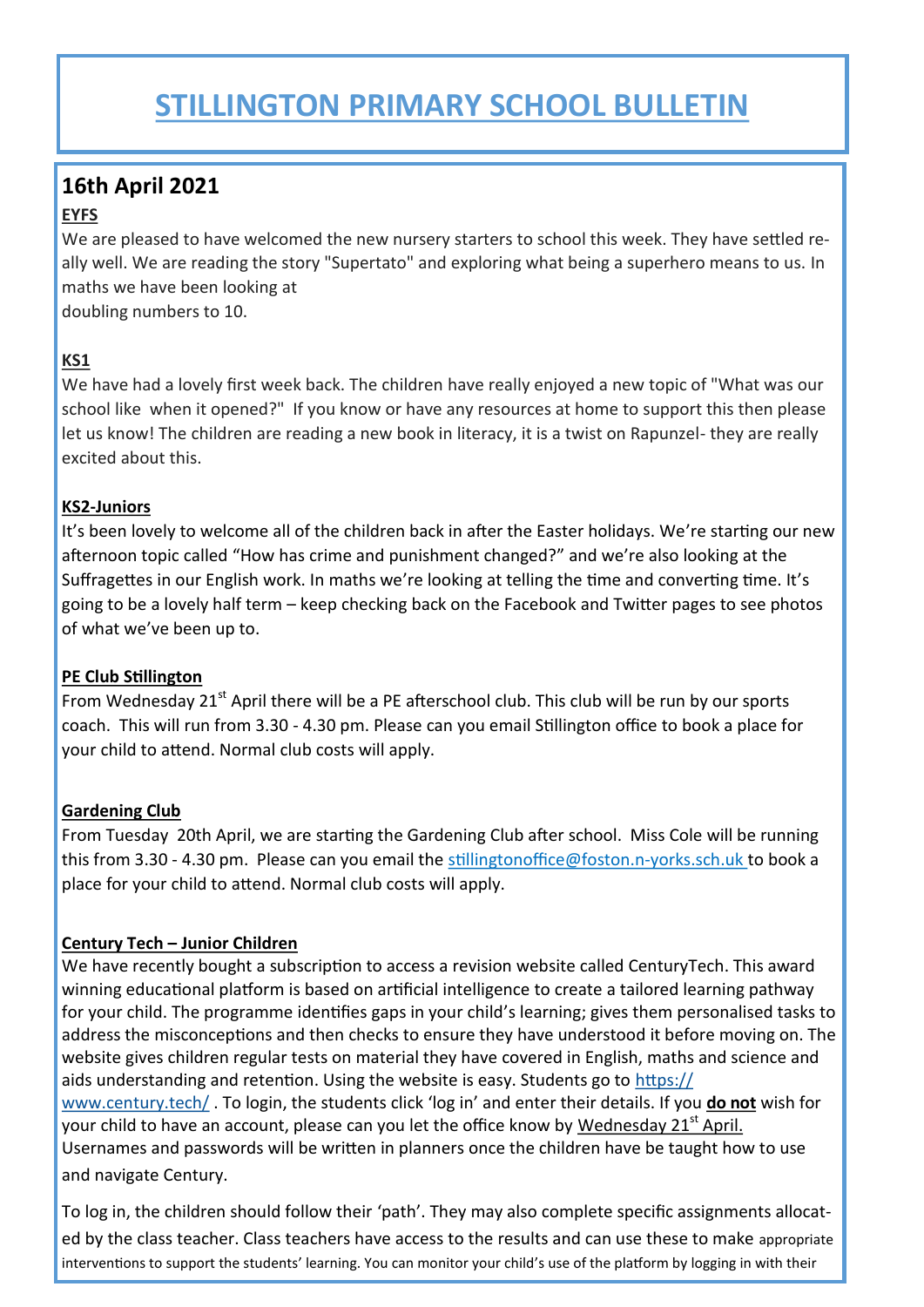## **STILLINGTON PRIMARY SCHOOL BULLETIN**

student login details, which will allow you to see their revision time spent and average testing scores. Thank you for your continued support.

#### **Parents' Evening**

Parents' evening will take place via telephone appointments on Wednesday 5<sup>th</sup> May from 3.30-5.30pm and Thursday 6<sup>th</sup> May 5.00-7.00pm. A Forms Questionnaire will be emailed to ascertain suitable times for parents, slots will then be allocated by the office.

#### **Catch-up Funding**

All schools have been allocated funding by the government to support the closure of any gaps in learning or to support the well-being of children related to COVID-19. As part of this, some children may be doing small group work or individualised sessions.

#### **Communication**

Please can we ask that emails to teachers are now sent to the school office again, these will then be forwarded onto the staff members, stillingtonoffice@foston.n-yorks.sch.uk

#### **EYFS Workshops**

We will be running a series of toddler and preschool parent workshops after May half term, details to follow about these sessions.

#### **Knowledge Organisers**

Please find attached the knowledge organisers for Key Stage 2. These can be used to support children with their homework.

#### **Hoping Street Kitchen**

We would like to say a huge thank you for helping us support our schools charity Hoping Street Kitchen. Across all three schools collecting for the harvest service and our non uniform day in December we have managed to raise an amazing £170.81. Unfortunately due to current restrictions with Covid we were unable to buy from their wish list but will be sending across the money raised for them to buy ingredients. Thank you for your support.

#### **Sad News**

We are sad to announce that Mrs Collingwood will be leaving us on 30th April 2021. Mrs Collingwood has been an amazing staff member and colleague and supported the transition to our formal collaboration with Foston and Terrington. She will be sadly missed but we are sure she will keep in touch with us all and follow the ongoing fortunes of our school. I know you will join us all in wishing her every success in her new full time role.

#### **Ofsted**

As you are aware we welcomed ofsted (virtually) to learn about our school just before Easter. Thankyou so much for all your positive feedback through parent view. Whilst a section 8 inspection cannot change the grading of the school we were extremely pleased with the feedback we received. It paid testament to the hard work and dedication of our staff team and recognised the significant improvements we have made. A huge well done to everyone, but particularly the children who have worked so hard. The outcome letter will be published in due course and forwarded to all parents.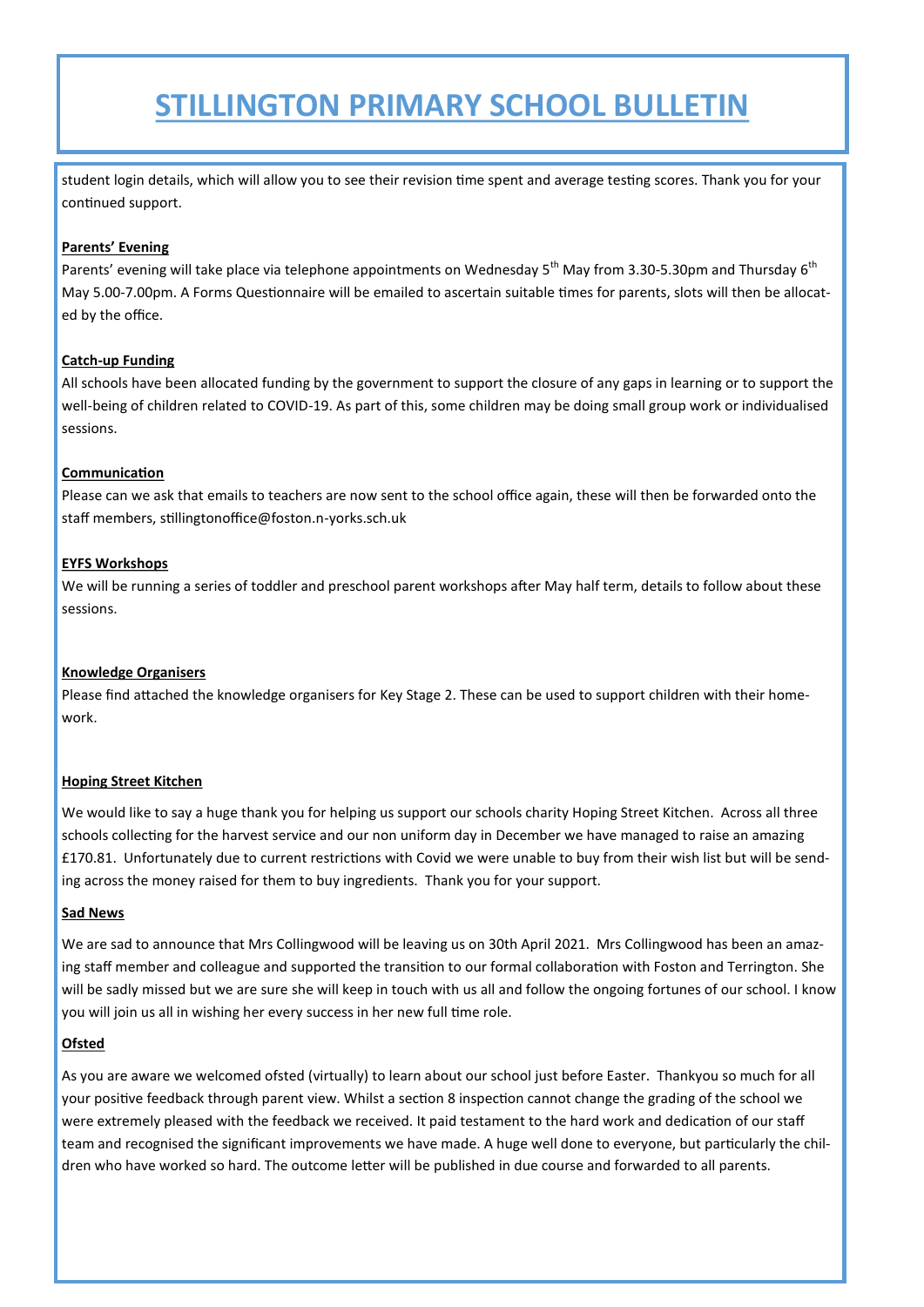## **STILLINGTON PRIMARY SCHOOL BULLETIN**

# **Girls only cricket taster** sessions.

**Scarborough World Cup Legacy** 

**Scarborough World** Cup Legacy offers 8 weeks of coaching for girls aged 8-16 at **Terrington Hall School. Sessions from** 20th April-11th June. 1-hour slots. 6pm-9pm $\mathscr{V}$ 

Terrington Hall School. Terrington, York, YO60 GPR.

The time of your slot will be sent to your email once you have signed up by using the link attached. If you have a paper copy of the poster then contact the email below and they will sort you out with all the information you need!

## SIGN UP HERE:

For more information please contact: Leah Dobson: CricketCoachLeah@outlook.com